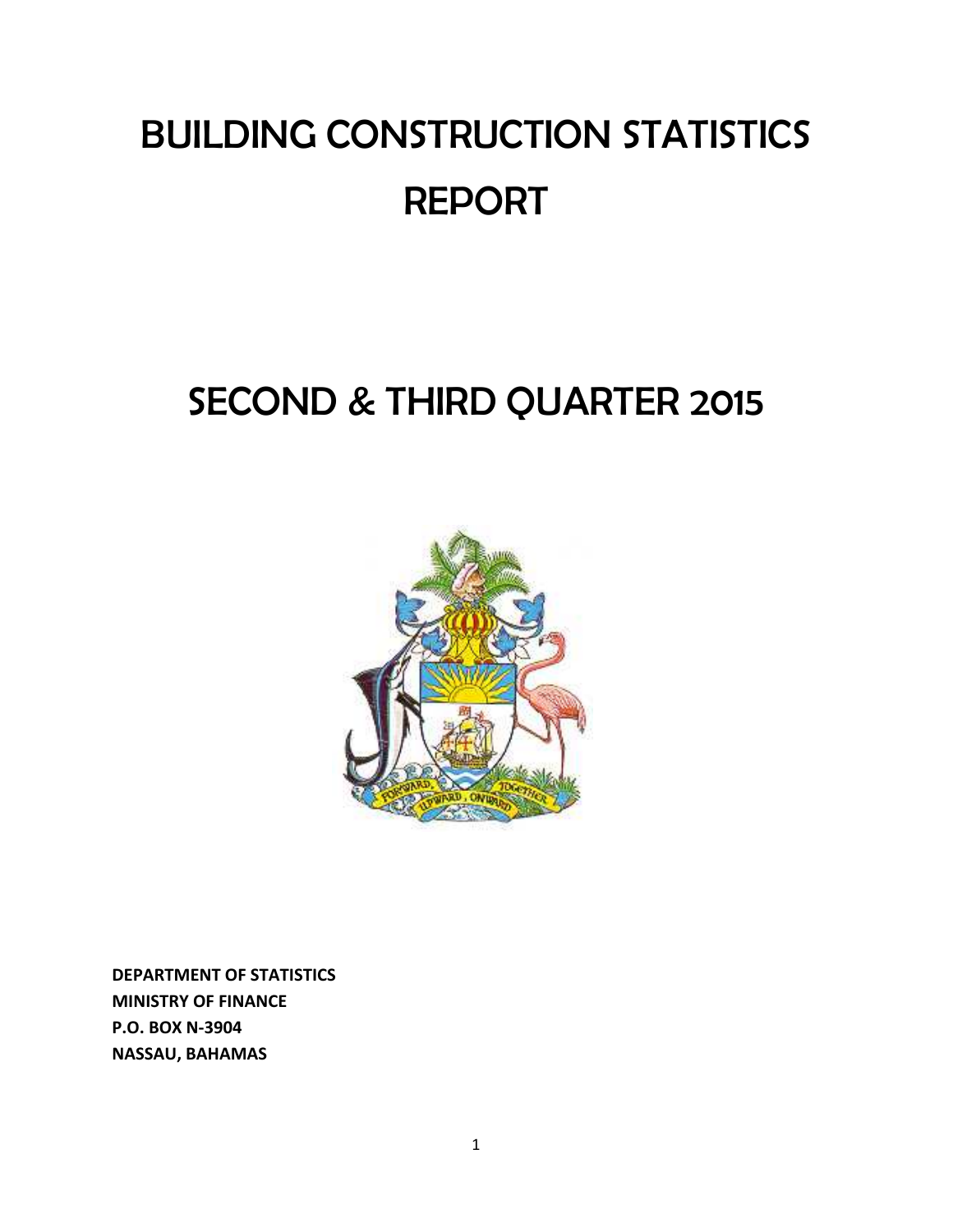## **THE DEPARTMENT OF STATISTICS BUILDING CONSTRUCTION STATISTICS SECOND & THIRD QUARTER 2015**

The National Accounts section of the Department of Statistics announces the release of the Building Construction Statistics for the second and third quarters of 2015.

The basic data are collected by the Ministry of Works located in New Providence and Grand Bahama, the Department of Local Government in conjunction with the Family Island Administrators, and the Grand Bahama Port Authority. The Permits data includes New Providence, Grand Bahama and the Family Islands. The Starts and Completions are only New Providence and Grand Bahama. The information is collected and summarized on a monthly basis by the aforementioned organizations, then forwarded to the Department of Statistics where it is processed, analyzed, data entered and published.

## **CONSTRUCTION PROGRESSION**

*Construction Permits* represent permission to construct, add or renovate a structure (i.e. buildings, walls, docks, etc.) at which time the estimated cost of the proposed structure is given.

*Construction Starts* represent those structures on which the first phase of construction has begun.

*Construction Completions* represent those structures which are registered as being completed.

## **TYPE OF CONSTRUCTION**

*"Public"* represents construction of buildings for public use such as schools, offices, airports, etc. by the Government.

*"Private/Residential"* represents construction of residential structures such as houses, apartments and duplexes.

*"Commercial/Industrial"* represents construction of offices, churches, malls, hotels etc. by private businesses or individuals.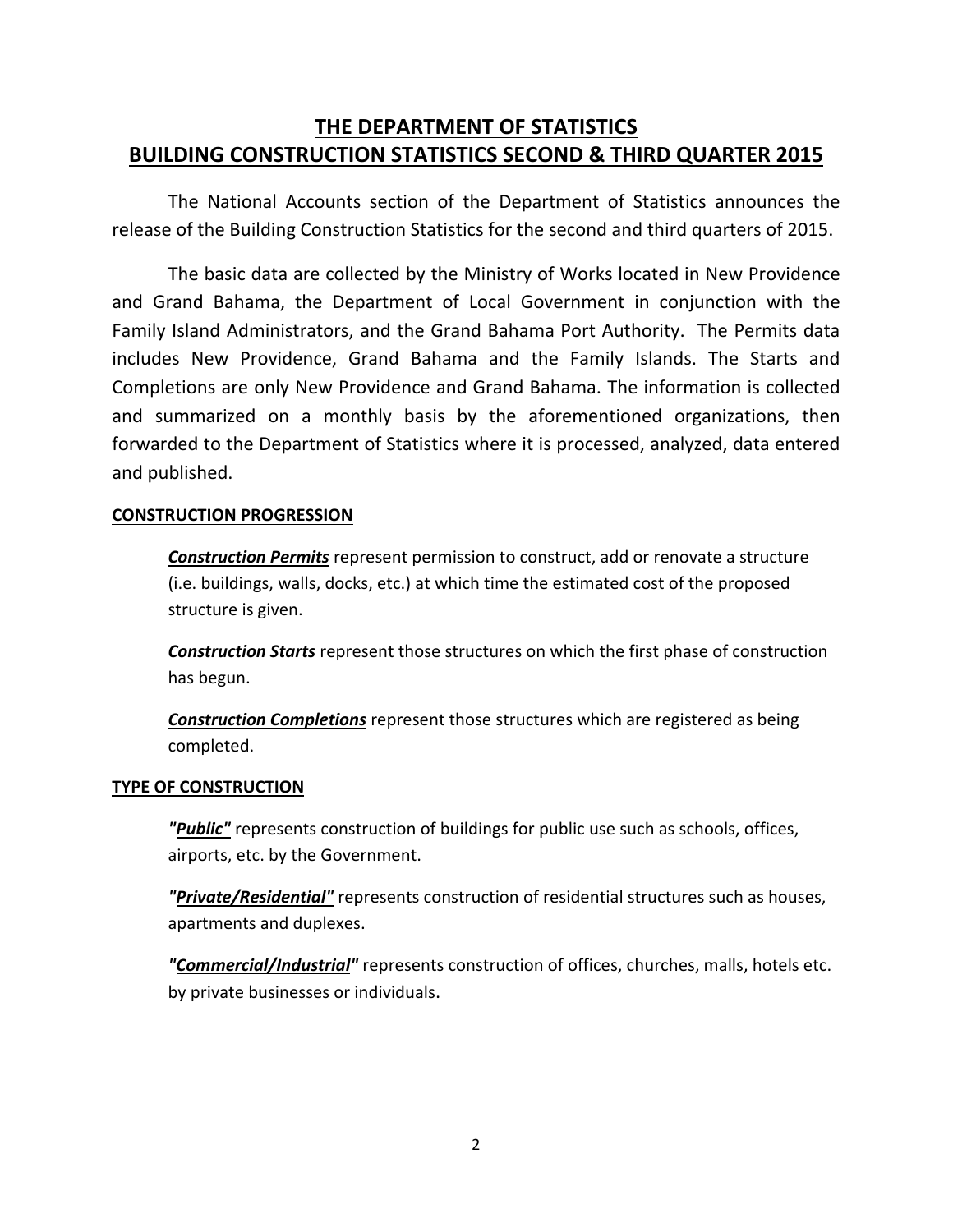## **DATA HIGHLIGHTS:**

#### **Third Quarter 2015 vs Second Quarter 2015**

#### **CONSTRUCTION PERMITS**

When comparing the total number of Permits Issued All Bahamas during the third quarter 2015 with the second quarter of the same year, there is a decrease of 48 units, approximately 13%. The value also decreased, but by 38%, a decline of approximately \$70 million. There was a decrease in value during this period in all three sectors. The Private/Residential Sector declined in value by approximately \$26 million, the Commercial/Industrial sector by approximately \$43 million, and the Public Sector by approximately \$1 million.

#### **CONSTRUCTION STARTS**

The total number of Starts Issued during the third quarter 2015 was higher than that of the second quarter, a rise of 29% or 25 units. The value likewise increased, but by 91%, an increase of \$19 million. Increases were reflected in the three sectors. There was a 32% increase in value in the Private/Residential Sector, which amounted to approximately \$6 million higher than that of the previous quarter. The Commercial/Industrial Sector accounted the largest increase of the sectors, from approximately \$1 million in the second quarter to aproximately \$11 million in the third quarter.

#### **CONSTRUCTION COMPLETIONS**

There was not much variation in the total Completions Issued All Bahamas between the second and third quarters of 2015. In the Private/Residential Sector the number increased by 12%, which was twelve units. The value increased by approximately 6% in this sector, which amounted to approximately \$3 million. In the Commercial/Industrial Sector, the number increased by 19%. This accounted for eight units. The value increased by approximately 11%, or \$2 million. When viewing the total Completions Issued between the second and third quarters, overall there was an increase of four units and \$703 thousand, an increase of approximately 3% and 1%, respectively.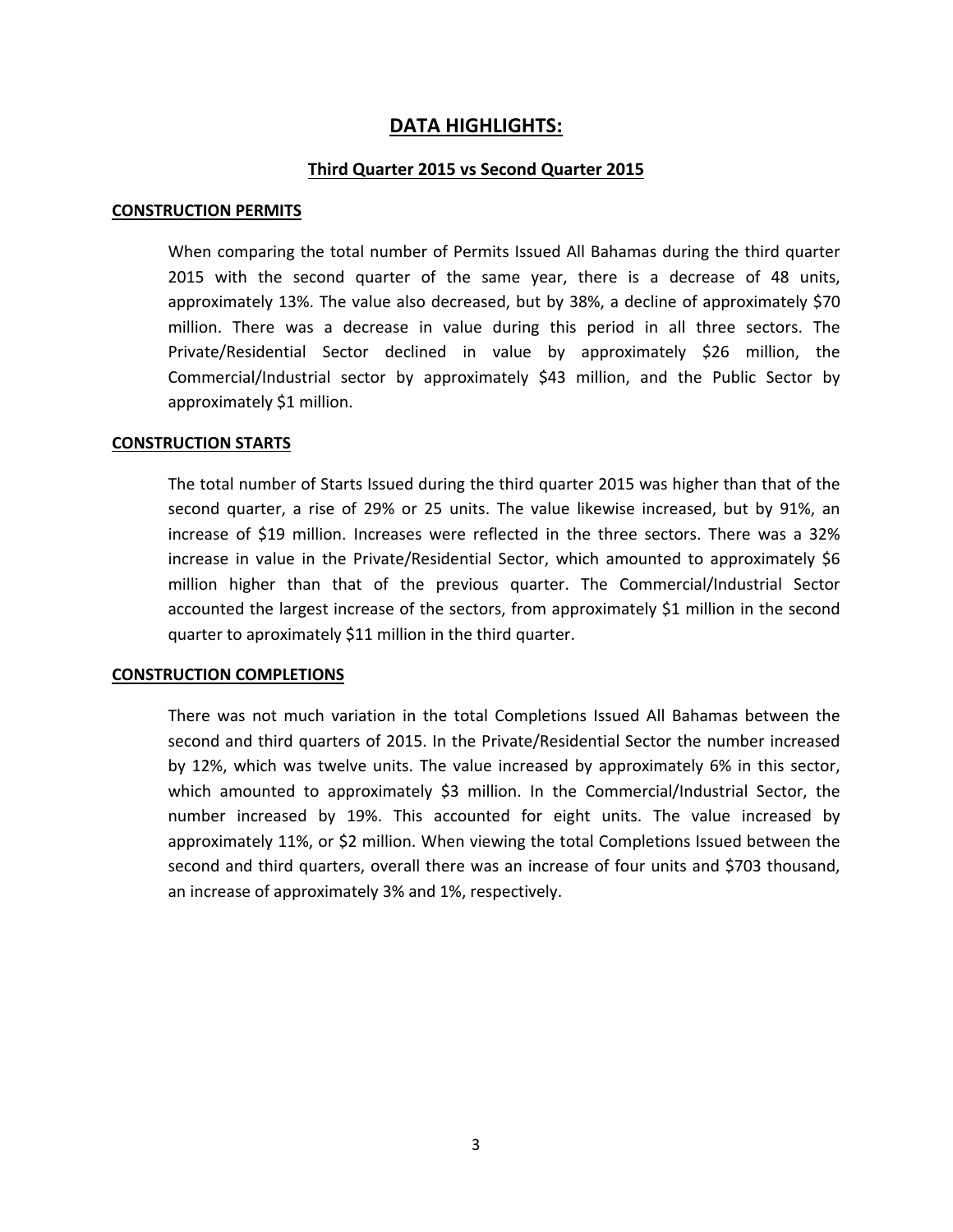## **TABLE OF CONTENTS**

| TABLE 2: Number and Value of Permits, Starts and Completions New Providence                     |     |
|-------------------------------------------------------------------------------------------------|-----|
| TABLE 3: Number and Value of Permits, Starts and Completions New Providence                     |     |
| TABLE 4: Number and of Value Permits, Starts and Completions Grand Bahama                       |     |
| TABLE 5: Number and of Value Permits, Starts and Completions Grand Bahama                       |     |
| TABLE 6: Number and Value of Permits, Starts and Completions All Bahamas                        |     |
| <b>TABLE 7:</b> Number and Value of Permits, Starts and Completions All Bahamas                 |     |
| TABLE 8: Number and Value of Permits, Starts and Completions All Bahamas                        |     |
| TABLE 9: Number and Value of Permits, Starts and Completions All Bahamas                        |     |
| TABLE 10: Number of Permits Issued All Bahamas<br>Comparison 2 <sup>nd</sup> Quarter 2011-2015. | .17 |
| TABLE 11: Number of Permits Issued All Bahamas                                                  |     |
| <b>TABLE 12:</b> Value of Permits Issued All Bahamas 2 <sup>nd</sup> Quarter                    |     |
| TABLE 13: Value of Permits Issued All Bahamas 3rd Quarter                                       |     |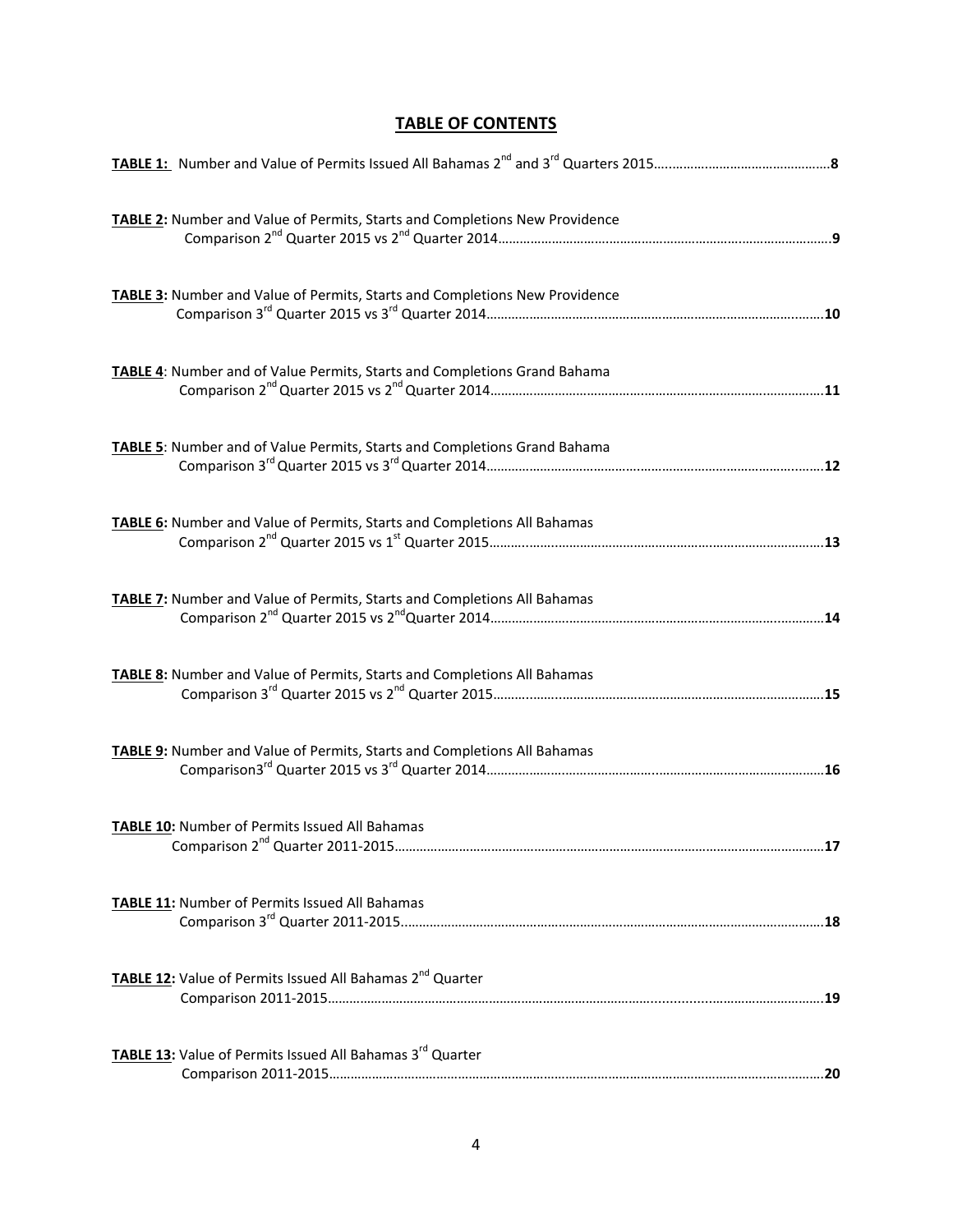| Permits Issued by Number and Value |  |
|------------------------------------|--|
| All Bahamas                        |  |
| Second and Third Quarters 2015     |  |

| <b>Third Quarter</b>                         |        | Private     |               | Commercial/Industrial |        | Public    |            | Total       |
|----------------------------------------------|--------|-------------|---------------|-----------------------|--------|-----------|------------|-------------|
|                                              | Number | Value       | <b>Number</b> | Value                 | Number | Value     | Number     | Value       |
| New Providence                               | 192    | 55,784,758  | 52            | 19,505,186            |        | 3,781,400 | 246        | 79,071,344  |
| <b>Grand Bahama</b>                          | 26     | 3,117,070   | 26            | 4,409,849             |        | 430,000   | 54         | 7,956,919   |
| <b>Family Islands</b>                        | 17     | 27,552,535  |               | 77,120                |        |           | 18         | 27,629,655  |
| <b>Total Bahamas</b>                         | 235    | 86,454,363  | 79            | 23,992,155            |        | 4,211,400 | 318        | 114,657,918 |
|                                              |        |             |               |                       |        |           |            |             |
|                                              |        | Private     |               | Commercial/Industrial |        | Public    |            | Total       |
| <b>Second Quarter</b>                        | Number | Value       | <b>Number</b> | Value                 | Number | Value     | Number     | Value       |
| New Providence                               | 204    | 106,738,234 | 81            | 39,550,298            |        |           | <b>285</b> | 146,288,532 |
|                                              | 48     | 5,238,956   | 23            | 9,510,979             |        | 5,290,910 | 77         | 20,040,845  |
| <b>Grand Bahama</b><br><b>Family Islands</b> |        | 200,000     |               | 17,752,710            |        |           |            | 17,952,710  |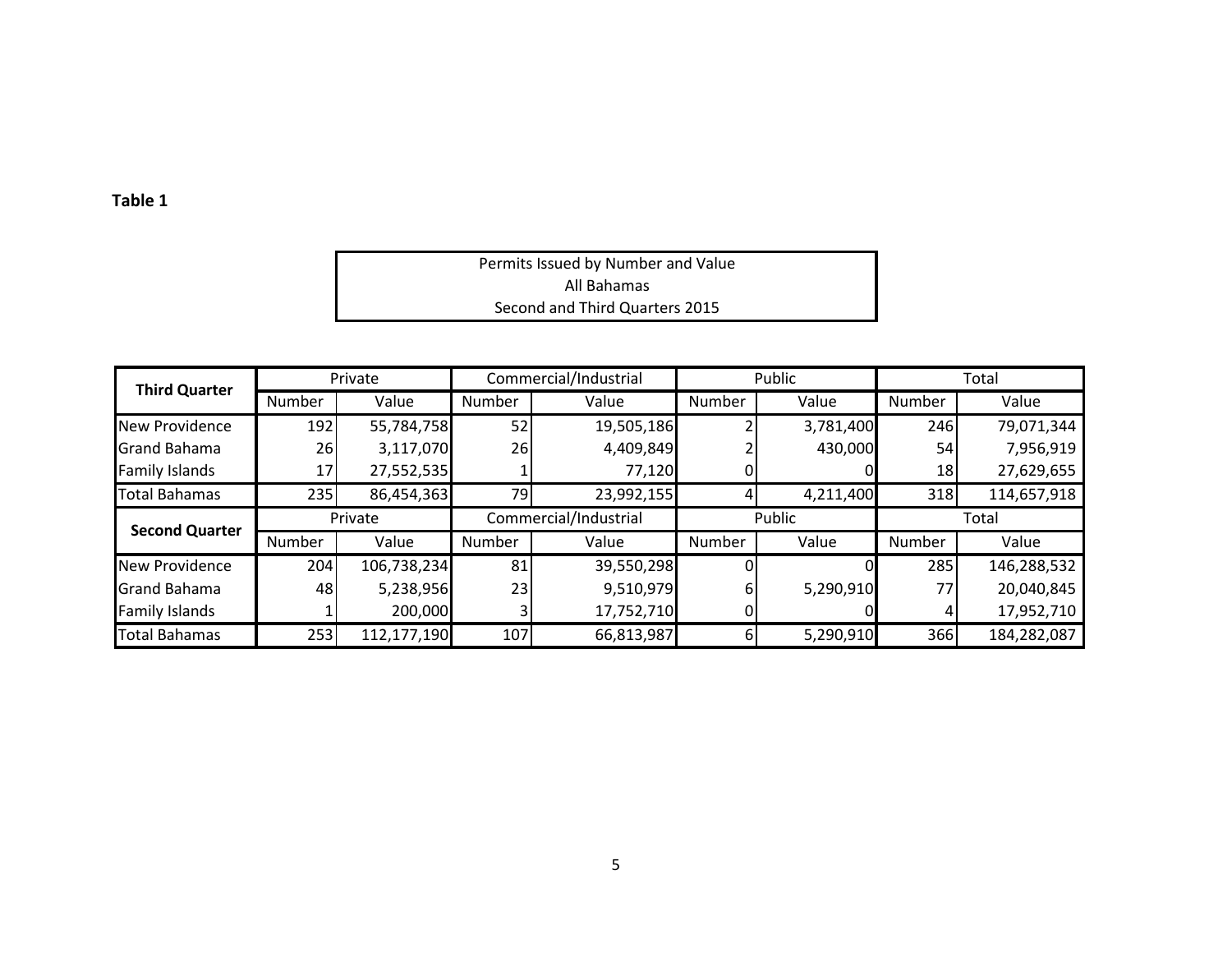## Permits, Starts and Completions Issued by Number and Value New Providence Comparison 2nd Quarter 2015 ‐ 2nd Quarter 2014

|                     | <b>PRIVATE (HOUSING)</b> |                  |            | <b>COMMERCIAL/INDUSTRIAL</b>    |             | <b>PUBLIC</b>    | <b>TOTAL</b><br><b>ALL SECTORS</b> |                  |
|---------------------|--------------------------|------------------|------------|---------------------------------|-------------|------------------|------------------------------------|------------------|
| <b>QUARTER</b>      | <b>NO</b>                | <b>VALUE B\$</b> | <b>NO</b>  | <b>VALUE B\$</b>                | <b>NO</b>   | <b>VALUE B\$</b> | <b>NO</b>                          | <b>VALUE B\$</b> |
|                     |                          |                  |            | <b>CONSTRUCTION PERMITS</b>     |             |                  |                                    |                  |
| 2ND QTR 2015        | 204                      | 106,738,234      | 81         | 39,550,298                      |             |                  | 285                                | 146,288,532      |
| <b>2ND QTR 2014</b> | 218                      | 56,251,984       | 61         | 18,316,376                      | 6           | 8,615,700        | 285                                | 83,184,060       |
| <b>DIFFERENCE</b>   | $-14$                    | 50,486,250       | 20         | 21,233,922                      | $-6$        | $-8,615,700$     | 0                                  | 63,104,472       |
| % CHANGE            | $-6.42%$                 | 89.75%           | 32.79%     | 115.93%                         | $-100.00\%$ | $-100.00\%$      | 0.00%                              | 75.86%           |
|                     |                          |                  |            | <b>CONSTRUCTION STARTS</b>      |             |                  |                                    |                  |
| 2ND QTR 2015        | 56                       | 17,026,732       |            | 947,800                         |             | 1,095,450        | 59                                 | 19,069,982       |
| 2ND QTR 2014        | 68                       | 15,174,216       |            | 768,326                         |             |                  | 73                                 | 15,942,542       |
| <b>DIFFERENCE</b>   | $-12$                    | 1,852,516        | $-3$       | 179,474                         |             | 1,095,450        | $-14$                              | 3,127,440        |
| % CHANGE            | $-17.65%$                | 12.21%           | $-60.00\%$ | 23.36%                          | $\ast$      |                  | $-19.18%$                          | 19.62%           |
|                     |                          |                  |            | <b>CONSTRUCTION COMPLETIONS</b> |             |                  |                                    |                  |
| 2ND QTR 2015        | 86                       | 45,654,060       | 21         | 15,187,225                      | 0           |                  | 107                                | 60,841,285       |
| <b>2ND QTR 2014</b> | 74                       | 19,471,699       | 31         | 13,678,417                      |             | 1,200,000        | 106                                | 34,350,116       |
| <b>DIFFERENCE</b>   | 12                       | 26,182,361       | $-10$      | 1,508,808                       | $-1$        | $-1,200,000$     |                                    | 26,491,169       |
| % CHANGE            | 16.22%                   | 134.46%          | $-32.26%$  | 11.03%                          |             |                  | 0.94%                              | 77.12%           |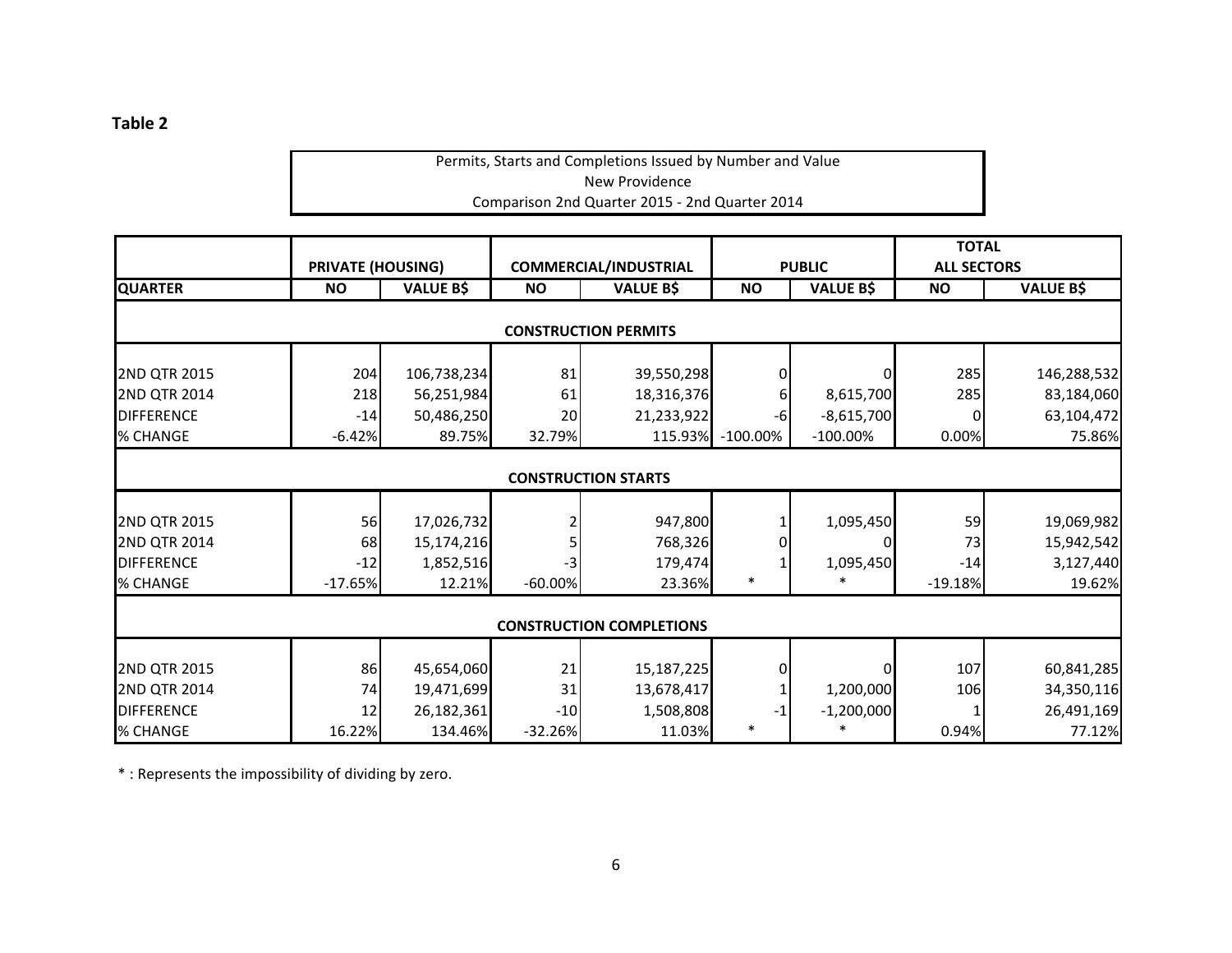## Permits, Starts and Completions Issued by Number and Value New Providence Comparison 3rd Quarter 2015 ‐ 3rd Quarter 2014

|                   |           |                     |                 | <b>CONSTRUCTION PERMITS</b>     |            |               |                          |                          |  |
|-------------------|-----------|---------------------|-----------------|---------------------------------|------------|---------------|--------------------------|--------------------------|--|
|                   |           | Private/Residential |                 | Commercial/Industrial           |            | Public        |                          | <b>Total All Sectors</b> |  |
| Quarter           | No        | Value B\$           | No              | Value B\$                       | No         | Value B\$     | No                       | Value B\$                |  |
| 3RD QTR 2015      | 192       | 55,784,758          | 52              | 19,505,186                      |            | 3,781,400     | 246                      | 79,071,344               |  |
| 3RD QTR 2014      | 240       | 105,438,981         | 55              | 60,345,814                      |            | 15,720,770    | 300                      | 181,505,565              |  |
| <b>DIFFERENCE</b> | $-48$     | $-49,654,223$       | $-3$            | $-40,840,628$                   | $-3$       | $-11,939,370$ | $-54$                    | $-102,434,221$           |  |
| % CHANGE          | $-20.00%$ | $-47.09%$           | $-5.45%$        | $-67.68%$                       | $-60.00\%$ | $-75.95%$     | $-18.00%$                | $-56.44%$                |  |
|                   |           |                     |                 | <b>CONSTRUCTION STARTS</b>      |            |               |                          |                          |  |
|                   |           | Private/Residential |                 | Commercial/Industrial           |            | Public        | <b>Total All Sectors</b> |                          |  |
| Quarter           | No        | Value B\$           | No              | Value B\$                       | <b>No</b>  | Value B\$     | No                       | Value B\$                |  |
| 3RD QTR 2015      | 83        | 21,082,595          | 10 <sup>1</sup> | 9,745,570                       |            |               | 93                       | 30,828,165               |  |
| 3RD QTR 2014      | 71        | 17,164,599          |                 | 4,526,793                       |            | 110,770       | 81                       | 21,802,162               |  |
| <b>DIFFERENCE</b> | 12        | 3,917,996           |                 | 5,218,777                       | $-1$       | $-110,770$    | 12                       | 9,026,003                |  |
| % CHANGE          | 16.90%    | 22.83%              | 11.11%          | 115.29%                         | $\ast$     | ∗             | 14.81%                   | 41.40%                   |  |
|                   |           |                     |                 | <b>CONSTRUCTION COMPLETIONS</b> |            |               |                          |                          |  |
|                   |           | Private/Residential |                 | Commercial/Industrial           | Public     |               |                          | <b>Total All Sectors</b> |  |
| Quarter           | No        | Value B\$           | No.             | Value B\$                       | <b>No</b>  | Value B\$     | No                       | Value B\$                |  |
| 3RD QTR 2015      | 94        | 42,022,333          | 23              | 14,532,096                      |            | 321,575       | 118                      | 56,876,004               |  |
| 3RD QTR 2014      | 92        | 33,814,048          | 13              | 5,201,385                       |            |               | 105                      | 39,015,433               |  |
| <b>DIFFERENCE</b> |           | 8,208,285           | 10              | 9,330,711                       |            | 321,575       | 13                       | 17,860,571               |  |
| % CHANGE          | 2.17%     | 24.27%              | 76.92%          | 179.39%                         |            |               | 12.38%                   | 45.78%                   |  |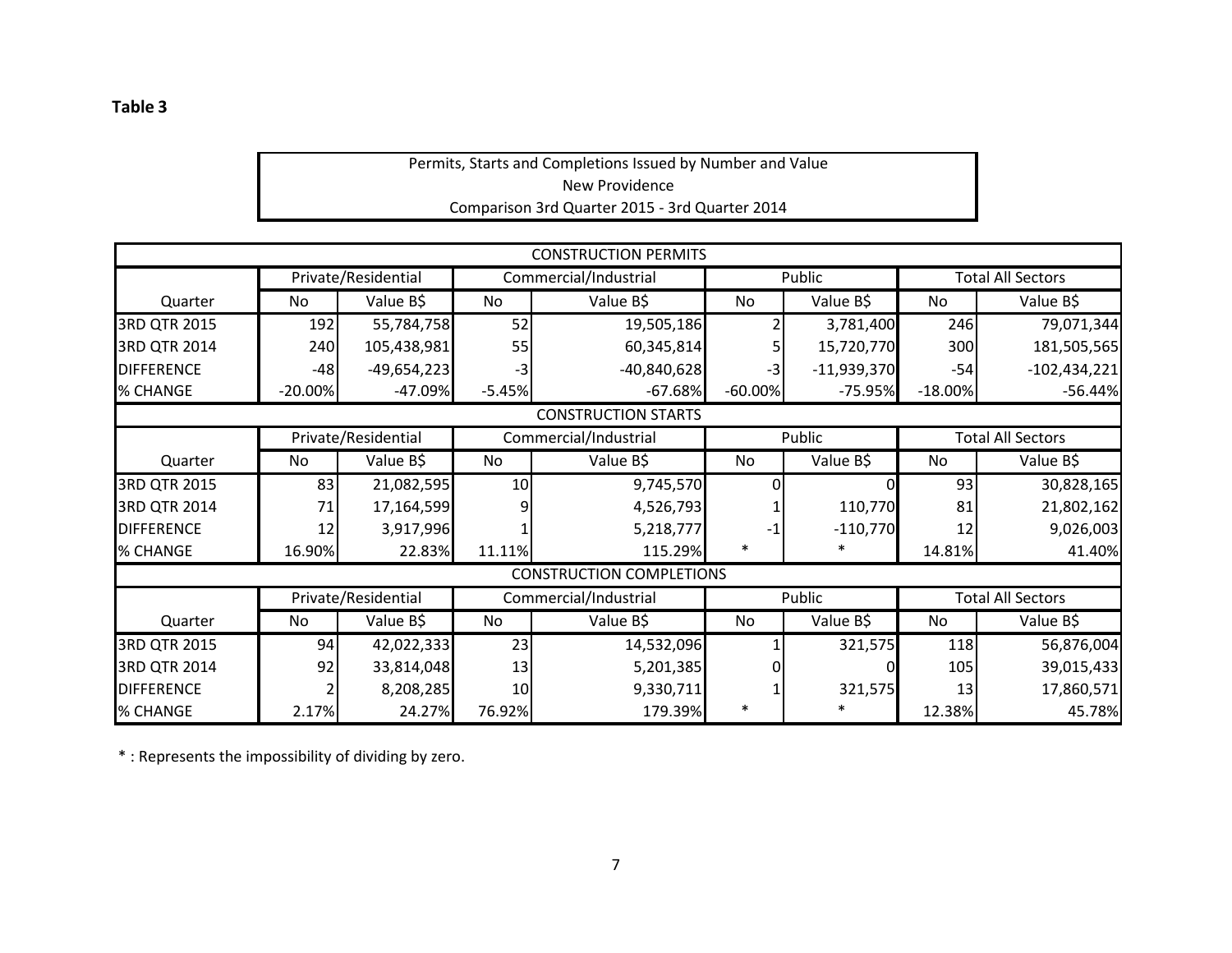## Permits, Starts and Completions Issued by Number and Value Grand Bahama Comparison 2nd Quarter 2015 ‐ 2nd Quarter 2014

|                     |           |                          |           |                                 |           |                  |           | <b>TOTAL</b>       |
|---------------------|-----------|--------------------------|-----------|---------------------------------|-----------|------------------|-----------|--------------------|
|                     |           | <b>PRIVATE (HOUSING)</b> |           | <b>COMMERCIAL/INDUSTRIAL</b>    |           | <b>PUBLIC</b>    |           | <b>ALL SECTORS</b> |
| <b>QUARTER</b>      | <b>NO</b> | <b>VALUE B\$</b>         | <b>NO</b> | <b>VALUE B\$</b>                | <b>NO</b> | <b>VALUE B\$</b> | <b>NO</b> | <b>VALUE B\$</b>   |
|                     |           |                          |           | <b>CONSTRUCTION PERMITS</b>     |           |                  |           |                    |
| 2ND QTR 2015        | 48        | 5,238,956                | 23        | 9,510,979                       |           | 5,290,910        | 77        | 20,040,845         |
| 2ND QTR 2014        | 60        | 6,717,150                | 32        | 14,372,041                      |           | 75,000           | 93        | 21,164,191         |
| <b>DIFFERENCE</b>   | $-12$     | $-1,478,193$             | $-9$      | $-4,861,062$                    |           | 5,215,910        | $-16$     | $-1,123,345$       |
| % CHANGE            | $-20.00%$ | $-22.01\%$               | $-28.13%$ | $-33.82%$                       | 0.00%     | 0.00%            | $-17.20%$ | $-5.31%$           |
|                     |           |                          |           |                                 |           |                  |           |                    |
|                     |           |                          |           | <b>CONSTRUCTION STARTS</b>      |           |                  |           |                    |
| 2ND QTR 2015        | 16        | 2,190,617                | 8         | 143,000                         |           | 20,000           | 26        | 2,353,617          |
| 2ND QTR 2014        | 21        | 3,597,859                | 10        | 2,104,000                       |           | 75,000           | 32        | 5,776,859          |
| <b>DIFFERENCE</b>   | $-5$      | $-1,407,242$             | -2        | $-1,961,000$                    |           | $-55,000$        | $-6$      | $-3,423,242$       |
| % CHANGE            | $-23.81%$ | $-39.11\%$               | $-20.00%$ | $-93.20%$                       | 0.00%     | 0.00%            | $-18.75%$ | $-59.26%$          |
|                     |           |                          |           | <b>CONSTRUCTION COMPLETIONS</b> |           |                  |           |                    |
|                     |           |                          |           |                                 |           |                  |           |                    |
| <b>2ND QTR 2015</b> | 12        | 1,694,700                | 21        | 1,249,325                       |           | 10,000           | 34        | 2,954,025          |
| <b>2ND QTR 2014</b> | 26        | 3,929,323                | 16        | 1,146,750                       |           |                  | 42        | 5,076,073          |
| <b>DIFFERENCE</b>   | $-14$     | $-2,234,623$             |           | 102,575                         |           | 10,000           | -8        | $-2,122,048$       |
| % CHANGE            | $-53.85%$ | $-56.87\%$               | 31.25%    | 8.94%                           | 0.00%     | 0.00%            | $-19.05%$ | $-41.80%$          |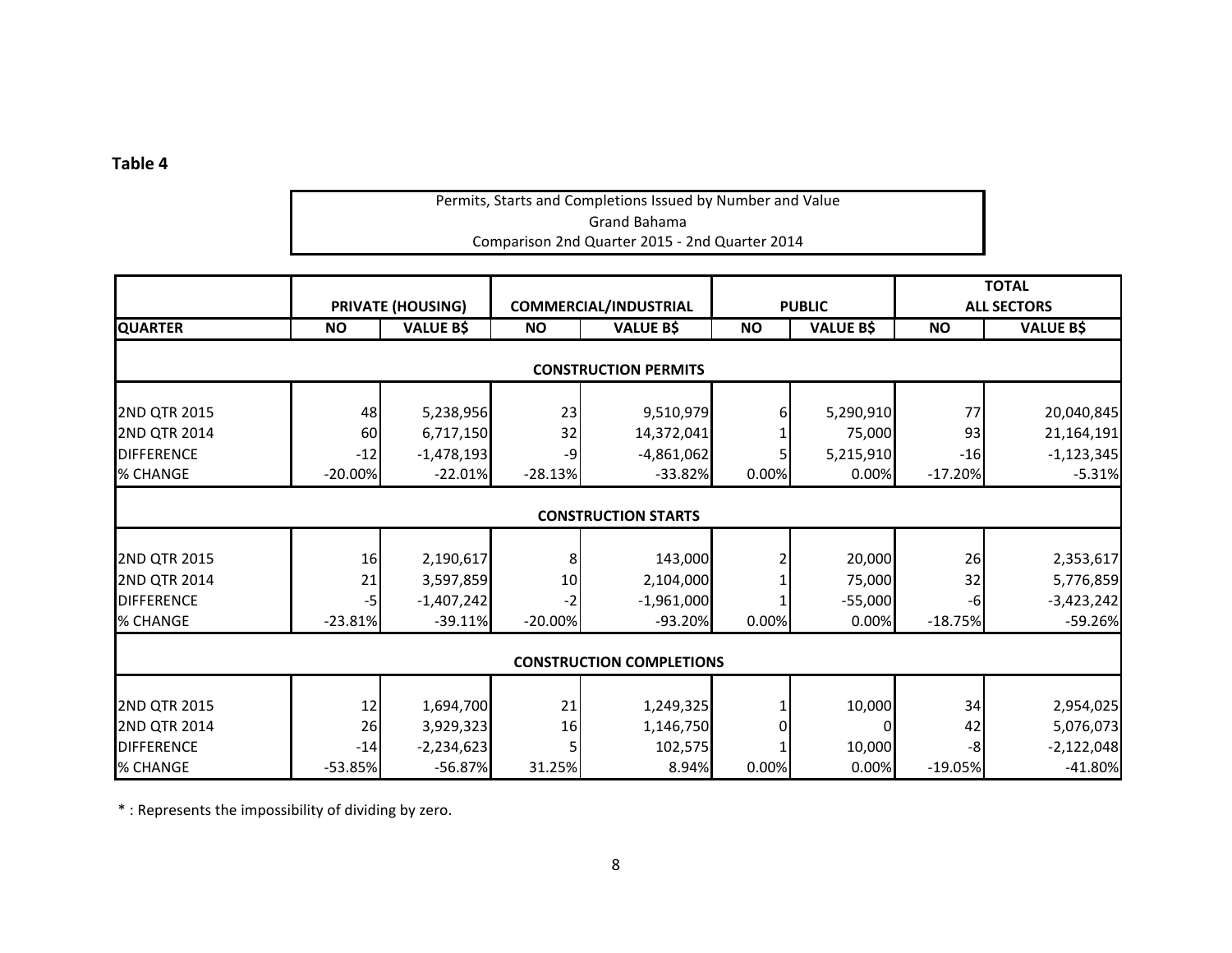## Permits, Starts and Completions Issued by Number and Value Grand Bahama Comparison 3rd Quarter 2015 ‐ 3rd Quarter 2014

|                   |           |                     |              | <b>CONSTRUCTION PERMITS</b>     |              |           |           |                          |
|-------------------|-----------|---------------------|--------------|---------------------------------|--------------|-----------|-----------|--------------------------|
|                   |           | Private/Residential |              | Commercial/Industrial           |              | Public    |           | <b>Total All Sectors</b> |
| Quarter           | No        | Value B\$           | No           | Value B\$                       | No           | Value B\$ | No        | Value B\$                |
| 3RD QTR 2015      | 26        | 3,117,070           | 26           | 4,409,849                       |              | 430,000   | 54        | 7,956,919                |
| 3RD QTR 2014      | 25        | 2,728,605           | 18           | 1,087,673                       |              | 206,000   | 45        | 4,022,278                |
| <b>DIFFERENCE</b> |           | 388,465             | 8            | 3,322,176                       |              | 224,000   |           | 3,934,641                |
| % CHANGE          | 4.00%     | 14.24%              | 44.44%       | 305.44%                         | 0.00%        | 108.74%   | 20.00%    | 97.82%                   |
|                   |           |                     |              | <b>CONSTRUCTION STARTS</b>      |              |           |           |                          |
|                   |           | Private/Residential |              | Commercial/Industrial           |              | Public    |           | <b>Total All Sectors</b> |
| Quarter           | No        | Value B\$           | No           | Value B\$                       | No           | Value B\$ | No        | Value B\$                |
| 3RD QTR 2015      | 13        | 4,254,331           |              | 839,500                         |              | 5,000,000 | 17        | 10,093,831               |
| 3RD QTR 2014      | 17        | 3,361,120           | 8            | 22,400                          |              |           | 25        | 3,383,520                |
| <b>DIFFERENCE</b> | -4        | 893,211             | -5           | 817,100                         |              | 5,000,000 | -8        | 6,710,311                |
| % CHANGE          | $-23.53%$ | 26.57%              | $-62.50%$    | 3647.77%                        | $\ast$       |           | $-32.00%$ | 198.32%                  |
|                   |           |                     |              | <b>CONSTRUCTION COMPLETIONS</b> |              |           |           |                          |
|                   |           | Private/Residential |              | Commercial/Industrial           |              | Public    |           | <b>Total All Sectors</b> |
| Quarter           | No        | Value B\$           | No.          | Value B\$                       | No           | Value B\$ | No        | Value B\$                |
| 3RD QTR 2015      | 16        | 2,536,834           | 11           | 3,679,481                       | <sup>0</sup> |           | 27        | 6,216,315                |
| 3RD QTR 2014      | 22        | 3,424,555           | $\mathsf{8}$ | 1,885,300                       | <sup>0</sup> |           | 30        | 5,309,855                |
| <b>DIFFERENCE</b> | $-6$      | $-887,721$          |              | 1,794,181                       | $\Omega$     | O         | $-3$      | 906,460                  |
| % CHANGE          | $-27.27%$ | $-25.92%$           | 37.50%       | 95.17%                          | $\ast$       | $\ast$    | $-10.00%$ | 17.07%                   |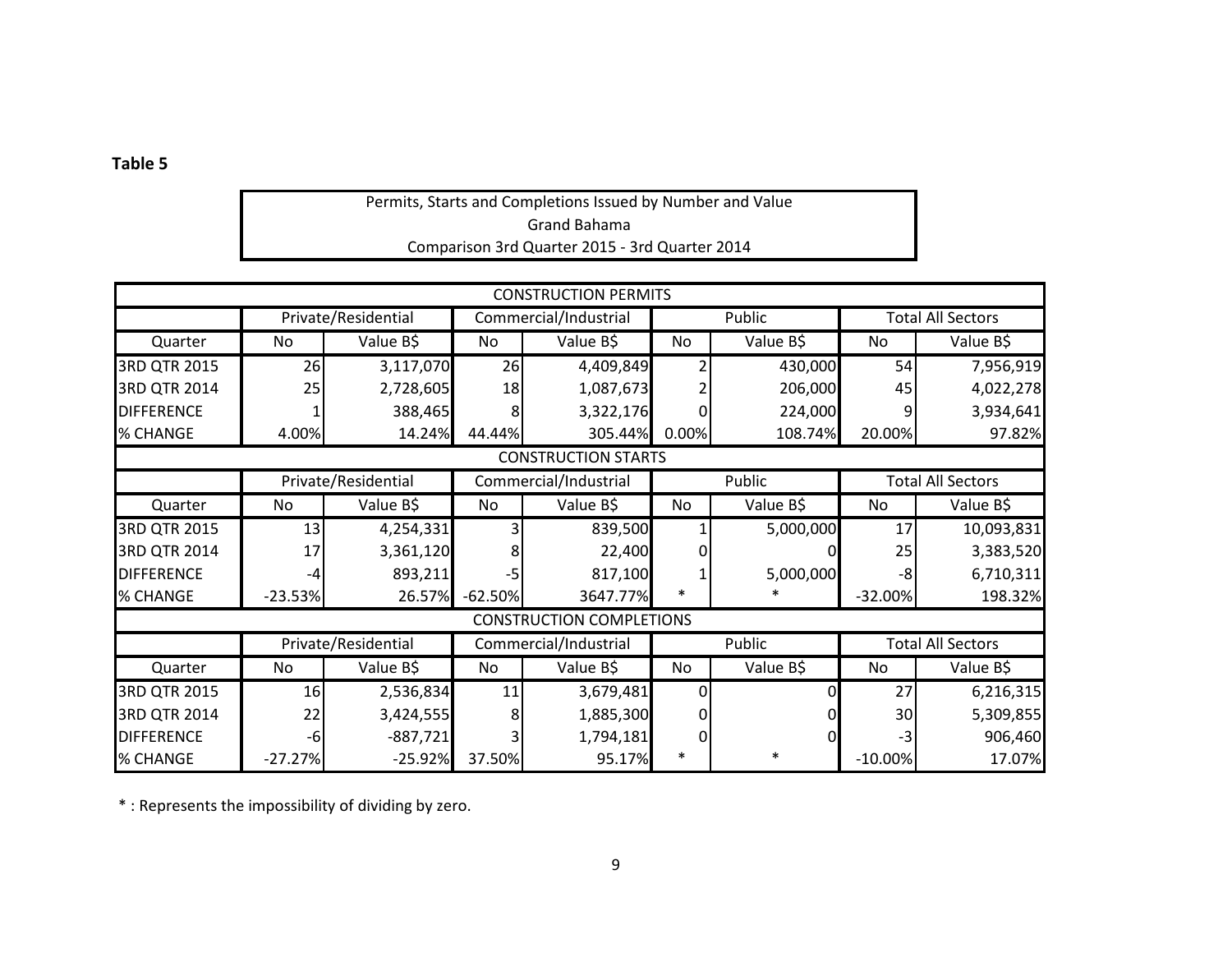## Permits, Starts and Completions Issued by Number and Value All Bahamas Comparison 2nd Quarter 2015 ‐ 1st Quarter 2015

|                     |           |                          |                            |                                 |           |                  |           | <b>TOTAL</b>       |
|---------------------|-----------|--------------------------|----------------------------|---------------------------------|-----------|------------------|-----------|--------------------|
|                     |           | <b>PRIVATE (HOUSING)</b> |                            | <b>COMMERCIAL/INDUSTRIAL</b>    |           | <b>PUBLIC</b>    |           | <b>ALL SECTORS</b> |
|                     | <b>NO</b> | <b>VALUE B\$</b>         | <b>NO</b>                  | <b>VALUE B\$</b>                | <b>NO</b> | <b>VALUE B\$</b> | <b>NO</b> | <b>VALUE B\$</b>   |
|                     |           |                          |                            |                                 |           |                  |           |                    |
|                     |           |                          |                            | <b>CONSTRUCTION PERMITS</b>     |           |                  |           |                    |
| <b>2ND QTR 2015</b> | 253       | 112,177,190              | 107                        | 66,813,987                      |           | 5,290,910        | 366       | 184,282,087        |
| 1ST QTR 2015        | 226       | 52,195,737               | 71                         | 32,977,863                      |           | 1,288,750        | 303       | 86,462,350         |
| <b>DIFFERENCE</b>   | 27        | 59,981,453               | 36                         | 33,836,124                      |           | 4,002,160        | 63        | 97,819,737         |
| % CHANGE            | 11.95%    | 114.92%                  | 50.70%                     | 102.60%                         | 0.00%     | 310.55%          | 20.79%    | 113.14%            |
|                     |           |                          |                            |                                 |           |                  |           |                    |
|                     |           |                          | <b>CONSTRUCTION STARTS</b> |                                 |           |                  |           |                    |
|                     |           |                          |                            |                                 |           |                  |           |                    |
| 2ND QTR 2015        | 72        | 19,217,349               | 10                         | 1,090,800                       |           | 1,115,450        | 85        | 21,423,599         |
| 1ST QTR 2015        | 91        | 23,606,741               | 13                         | 2,934,305                       |           | 62,309           | 105       | 26,603,355         |
| <b>DIFFERENCE</b>   | $-19$     | $-4,389,392$             | $-3$                       | $-1,843,505$                    |           | 1,053,141        | $-20$     | $-5,179,756$       |
| % CHANGE            | $-20.88%$ | $-18.59%$                | $-23.08%$                  | $-62.83%$                       | 0.00%     | 0.00%            | $-19.05%$ | $-19.47%$          |
|                     |           |                          |                            |                                 |           |                  |           |                    |
|                     |           |                          |                            | <b>CONSTRUCTION COMPLETIONS</b> |           |                  |           |                    |
|                     |           |                          |                            |                                 |           |                  |           |                    |
| 2ND QTR 2015        | 98        | 47,348,760               | 42                         | 16,436,550                      |           | 10,000           | 141       | 63,795,310         |
| 1ST QTR 2015        | 79        | 26,357,999               | 30                         | 13,132,889                      |           |                  | 109       | 39,490,888         |
| <b>DIFFERENCE</b>   | 19        | 20,990,761               | 12                         | 3,303,661                       |           | 10,000           | 32        | 24,304,422         |
| % CHANGE            | 24.05%    | 79.64%                   | 40.00%                     | 25.16%                          |           |                  | 29.36%    | 61.54%             |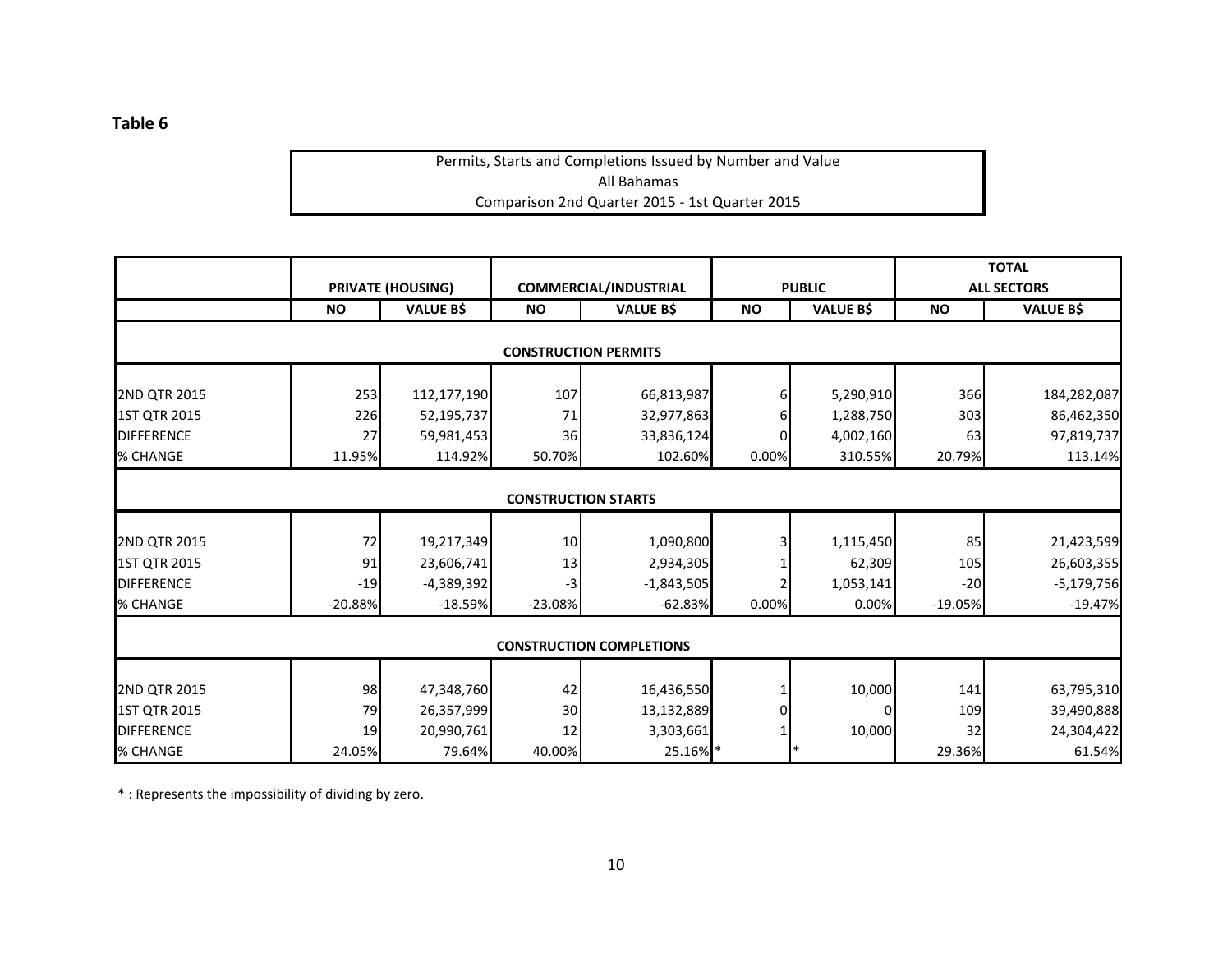**Permits, Starts and Completions Issued by Number and Value All Bahamas Comparison 2nd Quarter 2015 ‐ 2nd Quarter 2014**

|                     | <b>PRIVATE (HOUSING)</b> |                  |           | <b>COMMERCIAL/INDUSTRIAL</b>    |                    | <b>PUBLIC</b>          | <b>TOTAL</b><br><b>ALL SECTORS</b> |                  |
|---------------------|--------------------------|------------------|-----------|---------------------------------|--------------------|------------------------|------------------------------------|------------------|
|                     | <b>NO</b>                | <b>VALUE B\$</b> | <b>NO</b> | <b>VALUE B\$</b>                | <b>NO</b>          | <b>VALUE B\$</b>       | <b>NO</b>                          | <b>VALUE B\$</b> |
|                     |                          |                  |           |                                 |                    |                        |                                    |                  |
|                     |                          |                  |           | <b>CONSTRUCTION PERMITS</b>     |                    |                        |                                    |                  |
| 2ND QTR 2015        | 253                      | 112,177,190      | 107       | 66,813,987                      | 6                  | 5,290,910              | 366                                | 184,282,087      |
| <b>2ND QTR 2014</b> | 280                      | 64,515,744       | 95        | 34,004,887                      |                    | 8,690,700              | 382                                | 107,211,331      |
| <b>DIFFERENCE</b>   | $-27$                    | 47,661,447       | 12        | 32,809,100                      | $-1$               | $-3,399,790$           | $-16$                              | 77,070,757       |
| % CHANGE            | $-9.64%$                 | 73.88%           | 12.63%    | 96.48%                          | $-14.29%$          | $-39.12%$              | $-4.19%$                           | 71.89%           |
|                     |                          |                  |           |                                 |                    |                        |                                    |                  |
|                     |                          |                  |           | <b>CONSTRUCTION STARTS</b>      |                    |                        |                                    |                  |
|                     |                          |                  |           |                                 |                    |                        |                                    |                  |
| <b>2ND QTR 2015</b> | 72                       | 19,217,349       | 10        | 1,090,800                       | 3                  | 1,115,450              | 85                                 | 21,423,599       |
| <b>2ND QTR 2014</b> | 89                       | 18,772,075       | 15        | 2,872,326                       |                    | 75,000                 | 105                                | 21,719,401       |
| <b>DIFFERENCE</b>   | $-17$                    | 445,275          | $-5$      | $-1,781,526$                    |                    | 1,040,450              | $-20$                              | $-295,802$       |
| % CHANGE            | $-19.10%$                | 2.37%            | $-33.33%$ | $-62.02%$                       | 200.00%            | 1387.27%               | $-19.05%$                          | $-1.36%$         |
|                     |                          |                  |           |                                 |                    |                        |                                    |                  |
|                     |                          |                  |           | <b>CONSTRUCTION COMPLETIONS</b> |                    |                        |                                    |                  |
| 2ND QTR 2015        | 98                       |                  |           |                                 |                    | 10,000                 | 141                                |                  |
|                     |                          | 47,348,760       | 42        | 16,436,550                      |                    |                        |                                    | 63,795,310       |
| <b>2ND QTR 2014</b> | 100                      | 23,401,022       | 47        | 14,825,167                      |                    | 1,200,000              | 148                                | 39,426,189       |
| <b>DIFFERENCE</b>   | -2                       | 23,947,738       | -5        | 1,611,383                       | $\Omega$<br>$\ast$ | $-1,190,000$<br>$\ast$ | -7                                 | 24,369,121       |
| % CHANGE            | $-2.00%$                 | 102.34%          | $-10.64%$ | 10.87%                          |                    |                        | $-4.73%$                           | 61.81%           |

\* : Represents the impossibility of dividing by zero.

Differences in total due to rounding.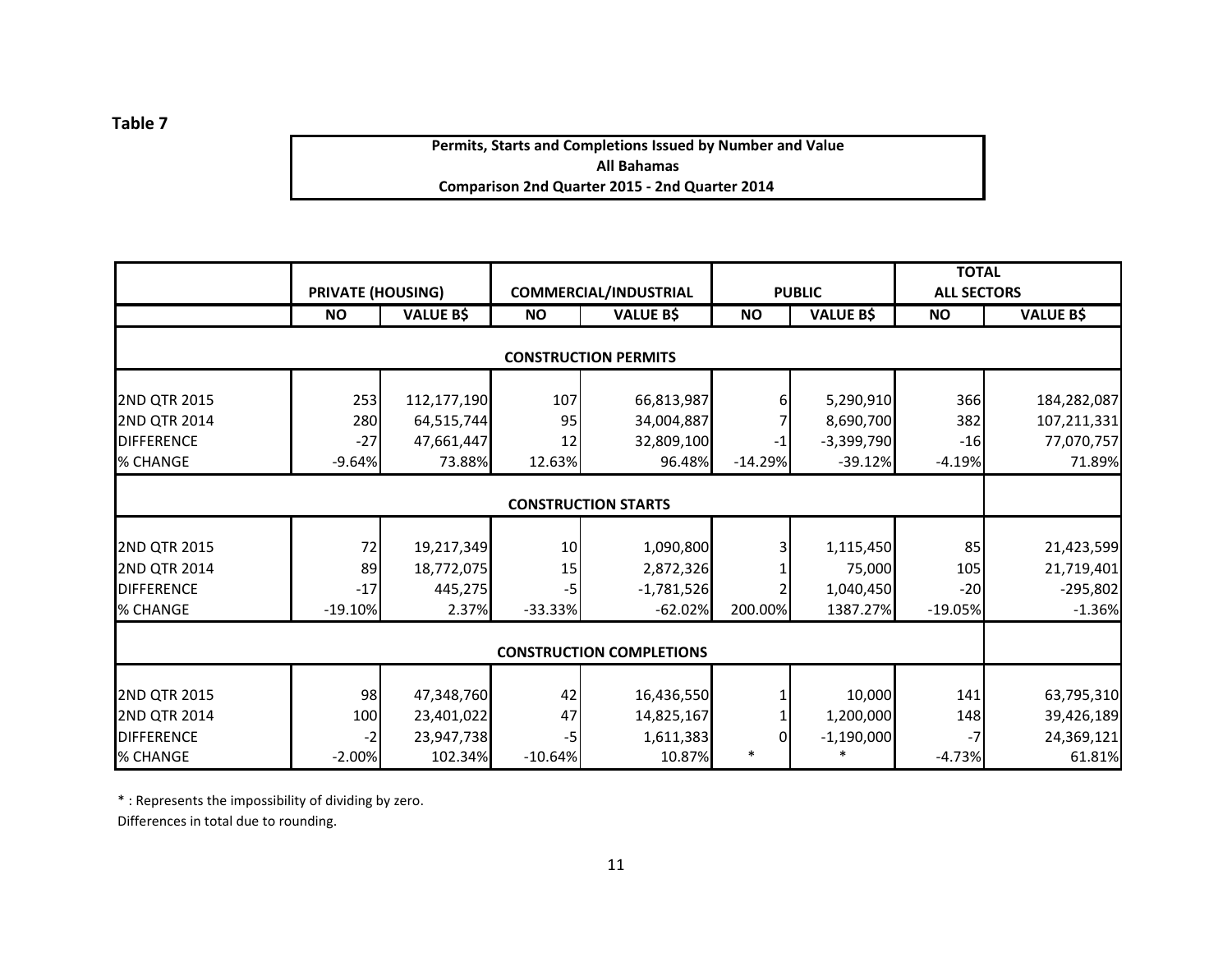## Permits, Starts and Completions Issued by Number and Value All Bahamas Comparison 3rd Quarter 2015 ‐ 2nd Quarter 2015

|                   |          | Private/Residential |           | Commercial/Industrial           |           | Public       |           | <b>Total All Sectors</b> |
|-------------------|----------|---------------------|-----------|---------------------------------|-----------|--------------|-----------|--------------------------|
| Quarter           | No       | Value B\$           | No        | Value B\$                       | No        | Value B\$    | No        | Value B\$                |
|                   |          |                     |           | <b>CONSTRUCTION PERMITS</b>     |           |              |           |                          |
| 3RD QTR 2015      | 235      | 86,454,363          | 79        | 23,992,155                      |           | 4,211,400    | 318       | 114,657,918              |
| 2ND QTR 2015      | 253      | 112,177,190         | 107       | 66,813,987                      | 6         | 5,290,910    | 366       | 184,282,087              |
| <b>DIFFERENCE</b> | $-18$    | $-25,722,827$       | $-28$     | $-42,821,832$                   | -2        | $-1,079,510$ | $-48$     | $-69,624,169$            |
| % CHANGE          | $-7.11%$ | $-22.93%$           | $-26.17%$ | $-64.09%$                       | $-33.33%$ | $-20.40%$    | $-13.11%$ | $-37.78%$                |
|                   |          |                     |           | <b>CONSTRUCTION STARTS</b>      |           |              |           |                          |
| 3RD QTR 2015      | 96       | 25,336,926          | 13        | 10,585,070                      |           | 5,000,000    | 110       | 40,921,996               |
| 2ND QTR 2015      | 72       | 19,217,349          | 10        | 1,090,800                       |           | 1,115,450    | 85        | 21,423,599               |
| <b>DIFFERENCE</b> | 24       | 6,119,577           |           | 9,494,270                       | -2        | 3,884,550    | 25        | 19,498,397               |
| % CHANGE          | 33.33%   | 31.84%              | 30.00%    | 870.40%                         | $-66.67%$ | 348.25%      | 29.41%    | 91.01%                   |
|                   |          |                     |           | <b>CONSTRUCTION COMPLETIONS</b> |           |              |           |                          |
| 3RD QTR 2015      | 110      | 44,559,167          | 34        | 18,211,577                      |           | 321,575      | 145       | 63,092,319               |
| 2ND QTR 2015      | 98       | 47,348,760          | 42        | 16,436,550                      |           | 10,000       | 141       | 63,795,310               |
| <b>DIFFERENCE</b> | 12       | $-2,789,593$        | -8        | 1,775,027                       |           | 311,575      |           | $-702,991$               |
| % CHANGE          | 12.24%   | $-5.89%$            | $-19.05%$ | 10.80%                          | 0.00%     | 3115.75%     | 2.84%     | $-1.10%$                 |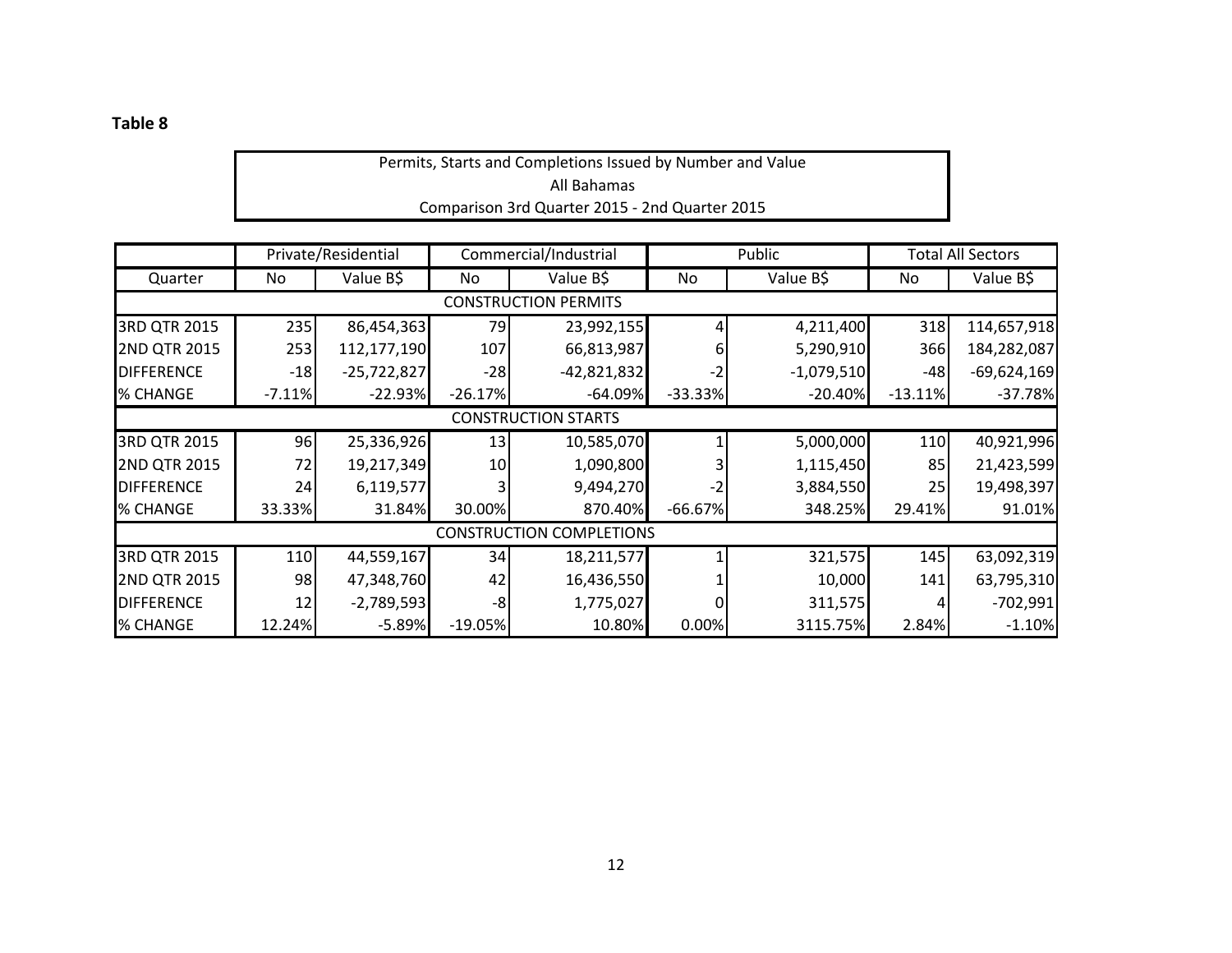Permits, Starts and Completions Issued by Number and Value All Bahamas Comparison 3rd Quarter 2015 ‐ 3rd Quarter 2014

|                             |           | Private/Residential |           | Commercial/Industrial           |           | Public        |          | <b>Total All Sectors</b> |  |
|-----------------------------|-----------|---------------------|-----------|---------------------------------|-----------|---------------|----------|--------------------------|--|
| Quarter                     | No        | Value B\$           | No.       | Value B\$                       | No.       | Value B\$     | No       | Value B\$                |  |
| <b>CONSTRUCTION PERMITS</b> |           |                     |           |                                 |           |               |          |                          |  |
| 3RD QTR 2015                | 235       | 86,454,363          | 79        | 23,992,155                      |           | 4,211,400     | 318      | 114,657,918              |  |
| 3RD QTR 2014                | 267       | 108,748,606         | 74        | 61,443,487                      |           | 15,926,770    | 348      | 186,118,863              |  |
| <b>DIFFERENCE</b>           | $-32$     | $-22,294,243$       |           | $-37,451,331$                   | -3        | $-11,715,370$ | $-30$    | $-71,460,944$            |  |
| % CHANGE                    | $-11.99%$ | $-20.50%$           | 6.76%     | $-60.95%$                       | $-42.86%$ | $-73.56\%$    | $-8.62%$ | $-38.40%$                |  |
|                             |           |                     |           | <b>CONSTRUCTION STARTS</b>      |           |               |          |                          |  |
| 3RD QTR 2015                | 96        | 25,336,926          | 13        | 10,585,070                      |           | 5,000,000     | 110      | 40,921,996               |  |
| 3RD QTR 2014                | 88        | 20,525,719          | 17        | 4,549,193                       |           | 110,770       | 106      | 25,185,682               |  |
| <b>DIFFERENCE</b>           | 8         | 4,811,207           | -4        | 6,035,877                       |           | 4,889,230     |          | 15,736,314               |  |
| % CHANGE                    | 9.09%     | 23.44%              | $-23.53%$ | 132.68%                         | 0.00%     | 4413.86%      | 3.77%    | 62.48%                   |  |
|                             |           |                     |           | <b>CONSTRUCTION COMPLETIONS</b> |           |               |          |                          |  |
| 3RD QTR 2015                | 110       | 44,559,167          | 34        | 18,211,577                      |           | 321,575       | 145      | 63,092,319               |  |
| 3RD QTR 2014                | 114       | 37,238,603          | 21        | 7,086,685                       |           |               | 135      | 44,325,288               |  |
| <b>DIFFERENCE</b>           | $-4$      | 7,320,564           | 13        | 11,124,892                      |           | 321,575       | 10       | 18,767,031               |  |
| % CHANGE                    | $-3.51%$  | 19.66%              | 61.90%    | 156.98%                         |           |               | 7.41%    | 42.34%                   |  |

\*: Represents the impossibility of dividing by zero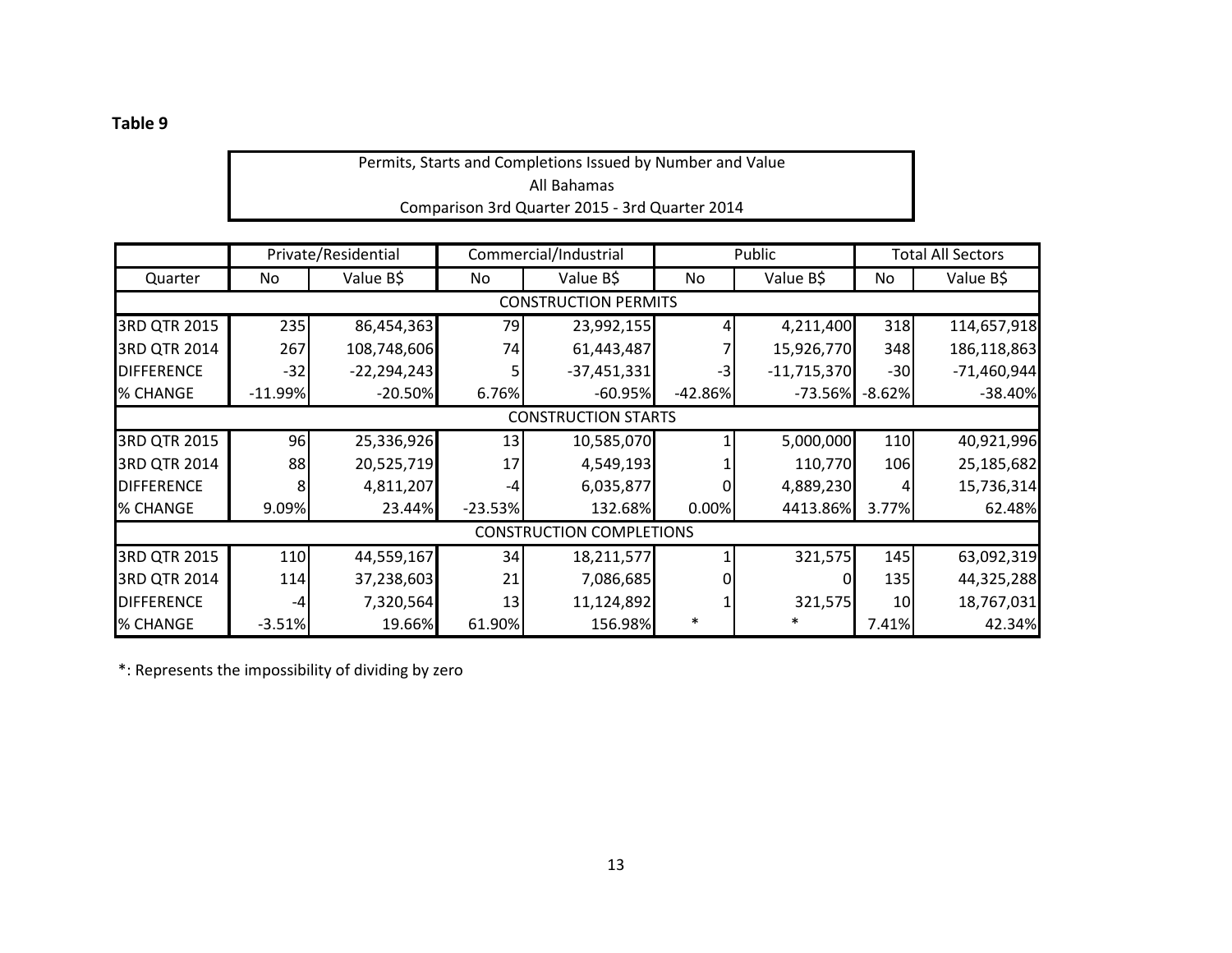2011‐2015 All Bahamas Second Quarter Number of Permits Issued

|         |                         | New Providence            |                 |       |                         | Grand Bahama              |        |       |
|---------|-------------------------|---------------------------|-----------------|-------|-------------------------|---------------------------|--------|-------|
|         | Private/<br>Residential | Commercial<br>/Industrial | Public          | Total | Private/<br>Residential | Commercial<br>/Industrial | Public | Total |
| 2011 Q2 | 243                     | 53                        | 10 <sup>1</sup> | 306   | 84                      | 48                        | 0      | 132   |
| 2012 Q2 | 265                     | 66                        |                 | 336   | 58                      | 37                        |        | 95    |
| 2013 Q2 | 205                     | 72                        |                 | 280   | 29                      | 25                        |        | 55    |
| 2014 Q2 | 218                     | 61                        |                 | 285   | 60                      | 32                        |        | 93    |
| 2015 Q2 | 204                     | 81                        |                 | 285   | 48                      | 23                        | b      | 77    |
|         |                         | Family Islands            |                 |       |                         | All Bahamas               |        |       |
|         | Private/<br>Residential | Commercial<br>/Industrial | Public          | Total | Private/<br>Residential | Commercial<br>/Industrial | Public | Total |
| 2011 Q2 | 64                      | 10 <sup>1</sup>           |                 | 75    | 391                     | 111                       | 11     | 513   |
| 2012 Q2 | 37                      | 81                        |                 | 45    | 360                     | 111                       |        | 476   |
| 2013 Q2 |                         | ่ว∣                       |                 |       | 234                     | 100                       |        | 338   |
| 2014 Q2 |                         |                           |                 |       | 280                     | 95                        |        | 382   |
| 2015 Q2 |                         | 31                        |                 |       | 253                     | 107                       | 61     | 366   |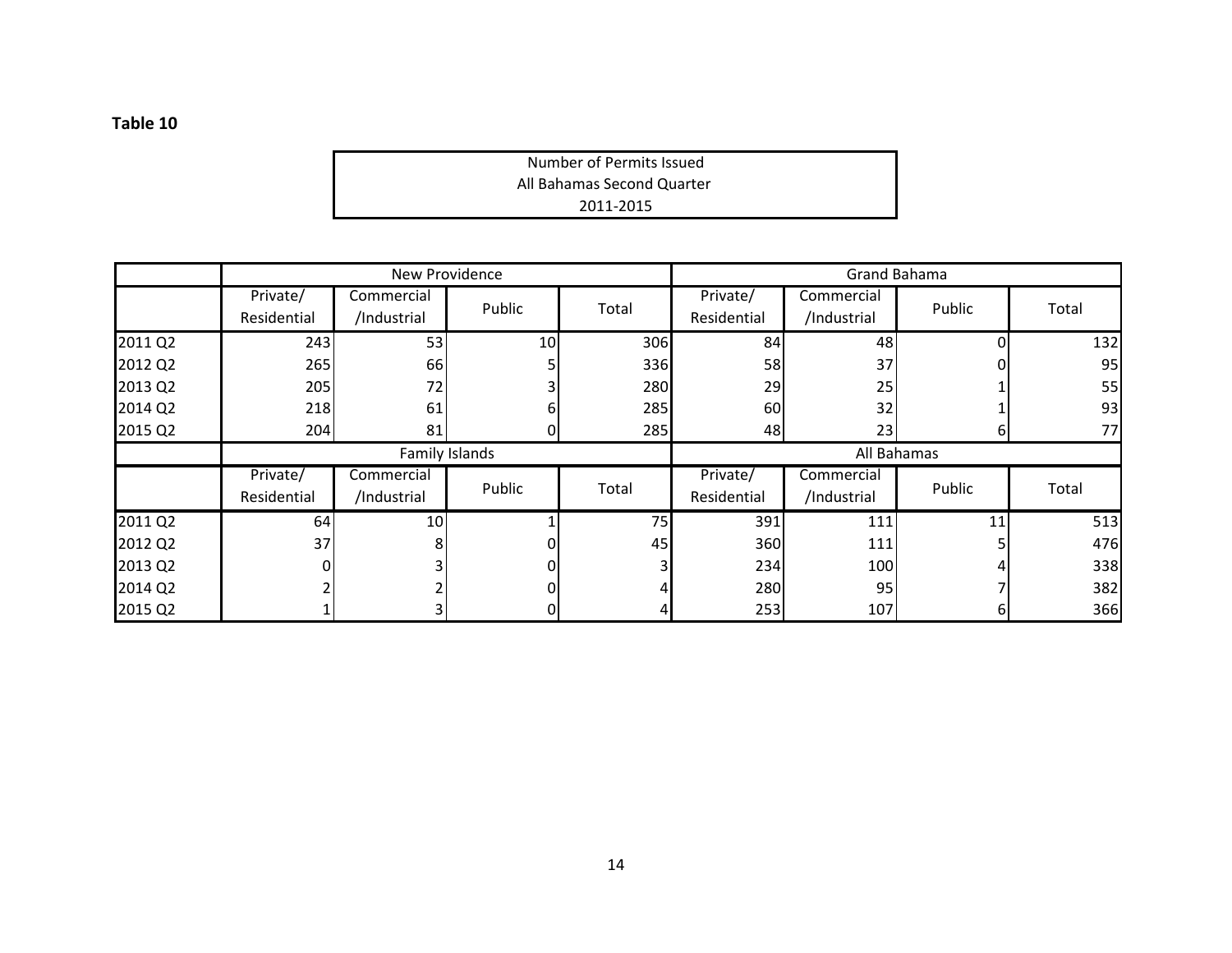## All Bahamas Third Quarter Number of Permits Issued 2011‐2015

|         | New Providence          |                           |        |                                    | <b>Grand Bahama</b>     |                           |        |                                    |
|---------|-------------------------|---------------------------|--------|------------------------------------|-------------------------|---------------------------|--------|------------------------------------|
| Period  | Private/<br>Residential | Commercial/<br>Industrial | Public | <b>Total All</b><br><b>Sectors</b> | Private/<br>Residential | Commercial/<br>Industrial | Public | <b>Total All</b><br><b>Sectors</b> |
| 2011 Q3 | 287                     | 47                        | 9      | 343                                | 116                     | 28                        | O      | 144                                |
| 2012 Q3 | 243                     | 74                        |        | 318                                | 43                      | 62                        |        | 106                                |
| 2013 Q3 | 268                     | 83                        | 10     | 361                                | 68                      | 23                        |        | 91                                 |
| 2014 Q3 | 240                     | 55                        |        | 300                                | 25                      | 18                        |        | 45                                 |
| 2015 Q3 | 192                     | 52                        | 2      | 246                                | 26                      | 26                        |        | 54                                 |
|         | Family Islands          |                           |        |                                    | All Bahamas             |                           |        |                                    |
| Period  | Private/                | Commercial/I              | Public | <b>Total All</b>                   | Private/                | Commercial/               | Public | <b>Total All</b>                   |
|         | Residential             | ndustrial                 |        | <b>Sectors</b>                     | Residential             | Industrial                |        | Sectors                            |
| 2011 Q3 | 21                      | 10                        | 0      | 31                                 | 424                     | 85                        | 9      | 518                                |
| 2012 Q3 | 38                      |                           |        | 46                                 | 324                     | 143                       |        | 470                                |
| 2013 Q3 | 0                       | 5                         | 0      | 5 <sub>l</sub>                     | 336                     | 111                       | 10     | 457                                |
| 2014 Q3 |                         |                           | 0      | 3                                  | 267                     | 74                        |        | 348                                |
| 2015 Q3 | 17                      |                           | 0      | 18                                 | 235                     | 79                        |        | 318                                |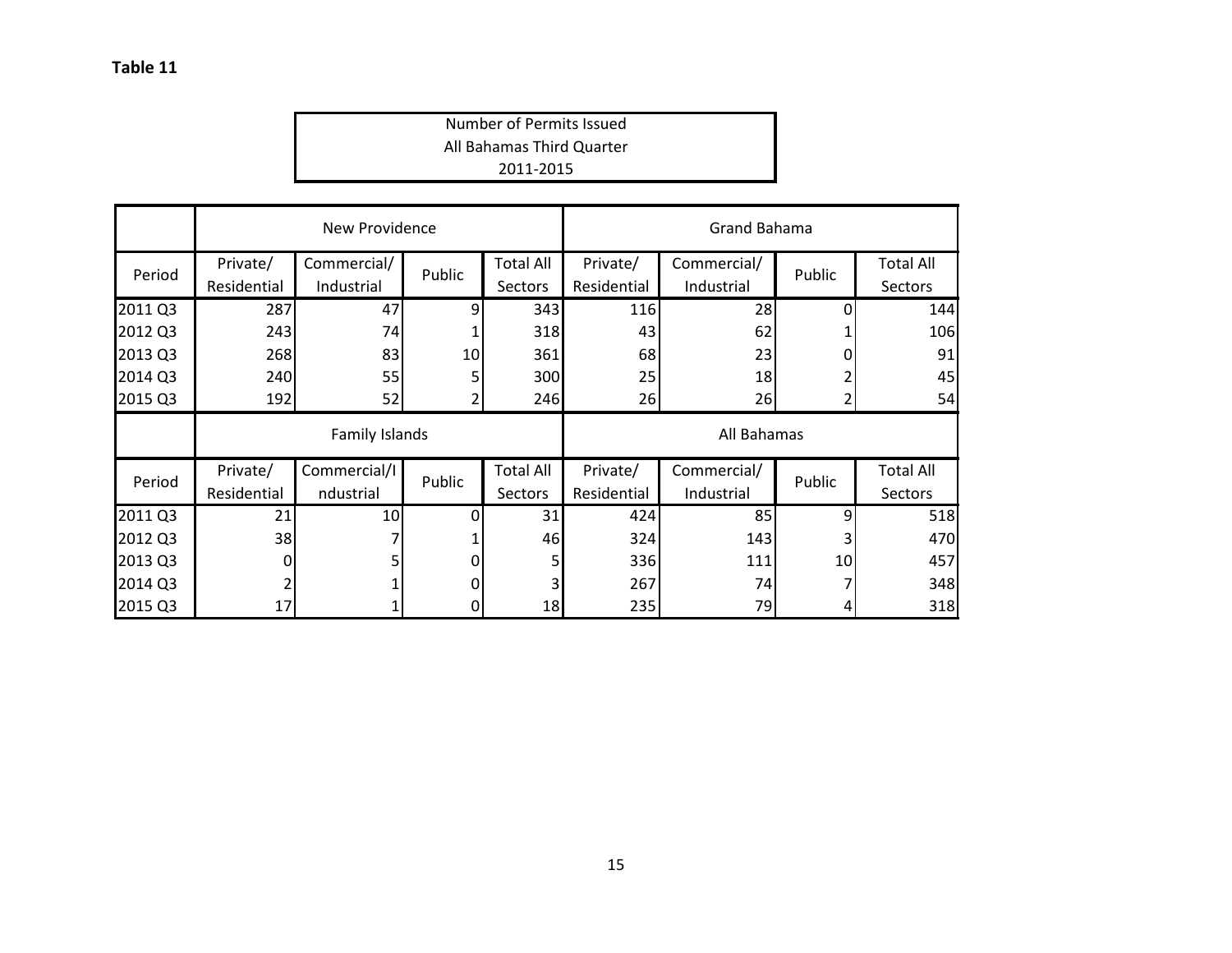Value of Permits Issued All Bahamas Second Quarter 2011‐2015

|         | New Providence          |                           |           |               | Grand Bahama            |                           |           |               |
|---------|-------------------------|---------------------------|-----------|---------------|-------------------------|---------------------------|-----------|---------------|
|         | Private/<br>Residential | Commercial<br>/Industrial | Public    | Total         | Private/<br>Residential | Commercial<br>/Industrial | Public    | Total         |
| 2011 Q2 | 77,673,014              | 1,347,749,642             | 6,316,160 | 1,431,738,816 | 8,566,338               | 3,256,646                 |           | 11,822,984    |
| 2012 Q2 | 65,815,297              | 40,026,629                | 1,897,380 | 107,739,306   | 6,730,121               | 5,951,240                 |           | 12,681,361    |
| 2013 Q2 | 49,020,340              | 22,267,215                | 1,925,414 | 73,212,969    | 4,872,121               | 4,118,520                 | 756,300   | 9,746,941     |
| 2014 Q2 | 56,251,984              | 18,316,376                | 8,615,700 | 83,184,060    | 6,717,150               | 14,372,041                | 75,000    | 21,164,191    |
| 2015 Q2 | 106,738,234             | 39,550,298                |           | 146,288,532   | 5,238,956               | 9,510,979                 | 5,290,910 | 20,040,845    |
|         | Family Islands          |                           |           |               | All Bahamas             |                           |           |               |
|         | Private/<br>Residential | Commercial<br>/Industrial | Public    | Total         | Private/<br>Residential | Commercial<br>/Industrial | Public    | Total         |
| 2011 Q2 | 6,139,772               | 864,900                   |           | 7,004,672     | 92,379,124              | 1,351,871,188             | 6,316,160 | 1,450,566,472 |
| 2012 Q2 | 4,181,886               | 921,380                   |           | 5,103,266     | 76,727,304              | 46,899,249                | 1,897,380 | 125,523,933   |
| 2013 Q2 |                         | 2,044,675                 |           | 2,044,675     | 53,892,461              | 28,430,410                | 2,681,714 | 85,004,585    |
| 2014 Q2 | 1,546,610               | 1,316,470                 |           | 2,863,080     | 64,515,744              | 34,004,887                | 8,690,700 | 107,211,331   |
| 2015 Q2 | 200,000                 | 17,752,710                |           | 17,952,710    | 112,177,190             | 66,813,987                | 5,290,910 | 184,282,087   |